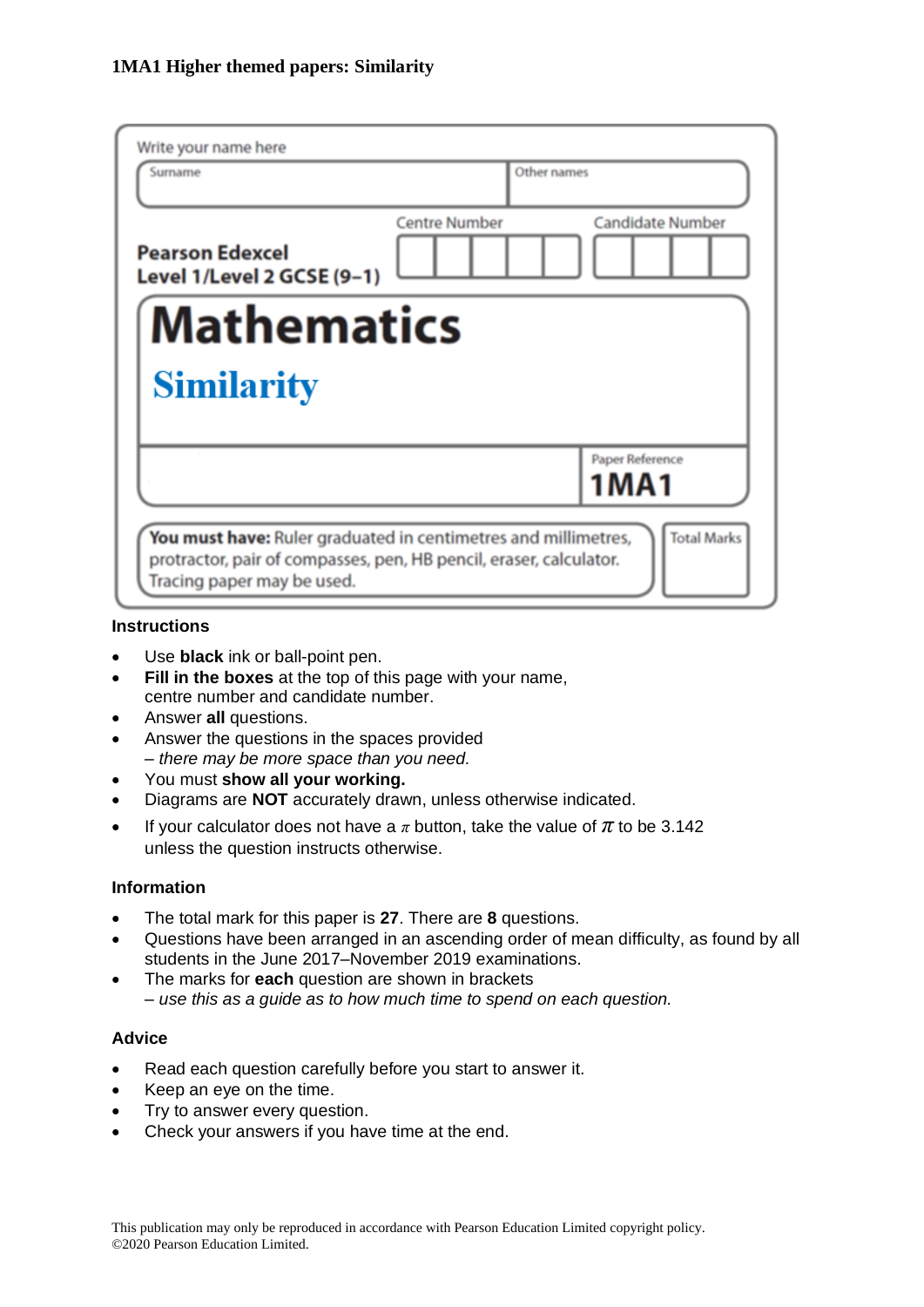

*ABC* and *EDC* are straight lines. *ABC* and *EDC* are straight lines. *EA* is parallel to *DB. EA* is parallel to *DB.*

*EC* = 8.1 cm. *EC* <sup>=</sup> 8.1 cm. *DC* = 5.4 cm. *DC* <sup>=</sup> 5.4 cm.  $DB = 2.6$  cm.

**1 5**

(*a*) Work out the length of *AE.* (a) Work out the length of *AE.*

...................................................... cm ...................................................... cm **(2) (2)**

*AC* = 6.15 cm. *AC* <sup>=</sup> 6.15 cm.

(*b*) Work out the length of *AB.* (b) Work out the length of *AB.*

...................................................... cm ...................................................... cm

**(2) (2)**

**(Total for Question 1 is 4 marks) (Total for Question 5 is 4 marks)**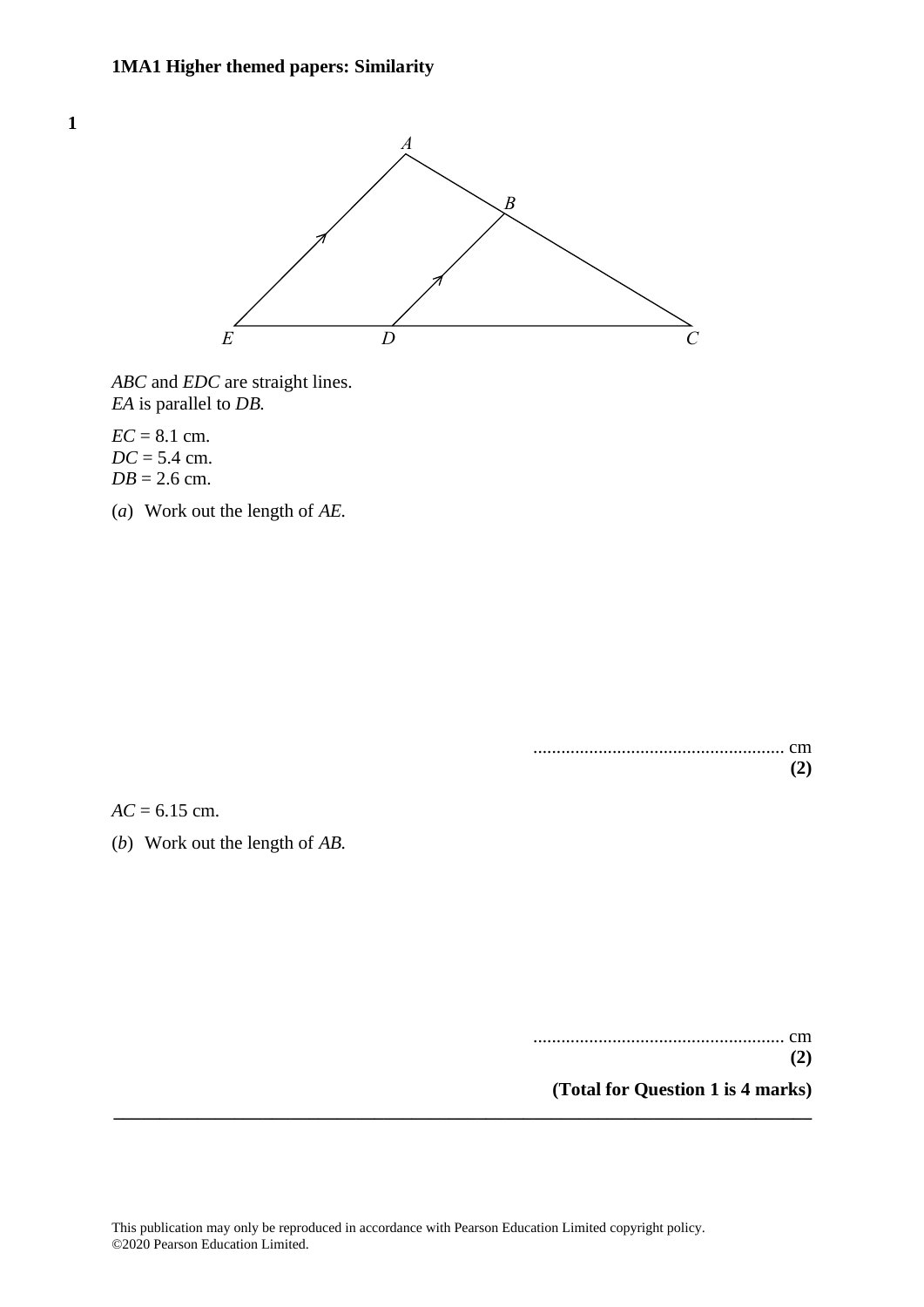**2** Here are two similar solid shapes. **13** Here are two similar solid shapes.



surface area of shape  $A$ : surface area of shape  $B = 3:4$ 

The volume of shape **B** is 10 cm<sup>3</sup>

Work out the volume of shape **A**. Work out the volume of shape **A**.<br>Give your answer correct to 3 significant figures. Give your answer correct to 3 significant figure

....................................................... cm<sup>3</sup> ....................................................... cm<sup>3</sup>

(**Total for Question 2 is 3 marks**) **(Total for Question 13 is 3 marks)**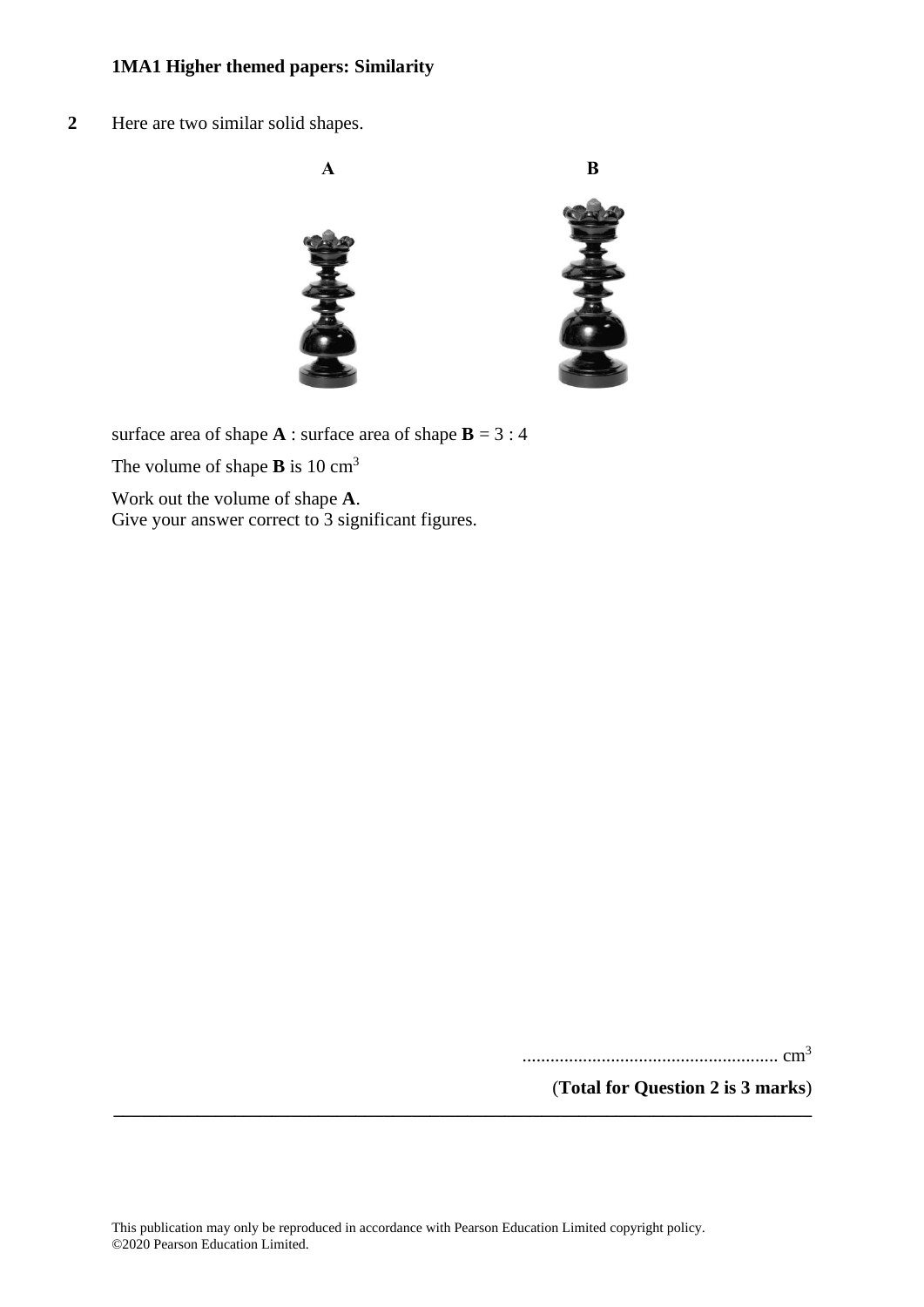**3** Here are two pots.



Pot **A** and pot **B** are mathematically similar.

The area of the base of pot **B** is 160 cm<sup>2</sup>.

Work out the area of the base of pot **A**.

....................................................... cm<sup>2</sup>

**(Total for Question 3 is 2 marks)**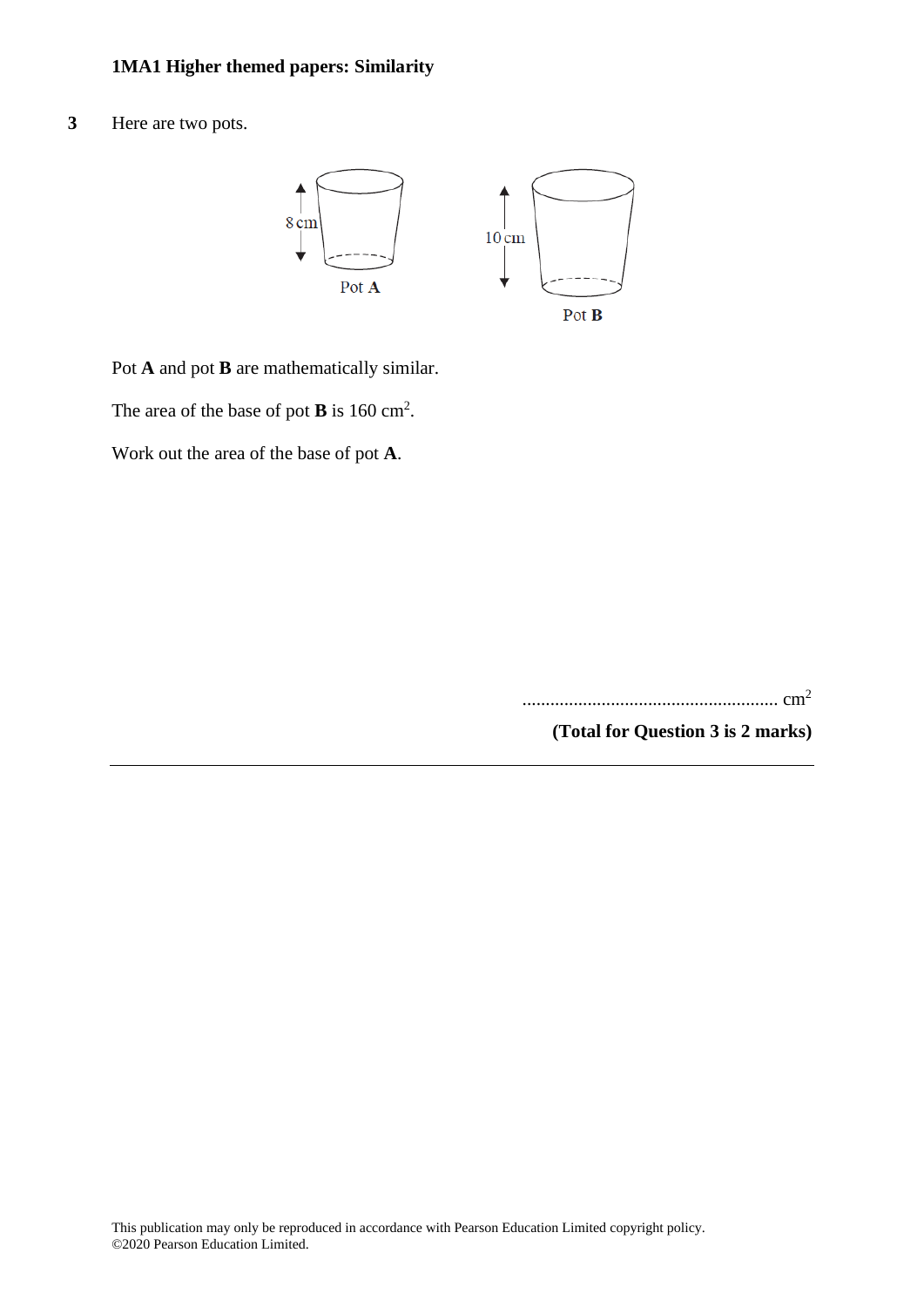

**4** The two triangles in the diagram are similar. **22** The two triangles in the diagram are similar.



There are two possible values of *x*. There are two possible values of *x*.

Work out each of these values. Work out each of these values.

State any assumptions you make in your working. State any assumptions you make in your working.

**(Total for Question 4 is 5 marks)**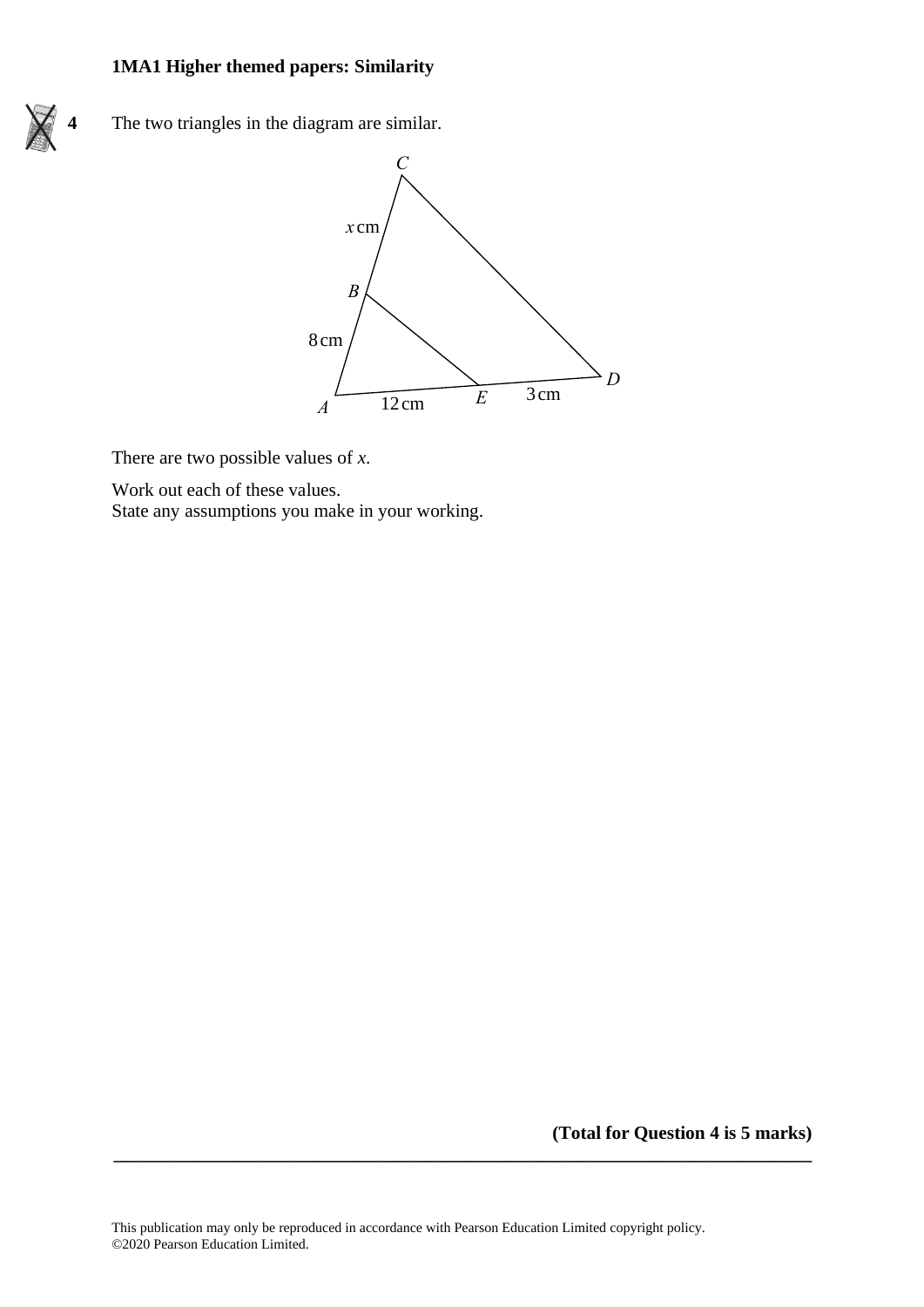



the surface area of container **A** : the surface area of container  $\mathbf{B} = 4:9$ 

Tyler fills container **A** with water.

She then pours all the water into container **B**.

Tyler repeats this and stops when container **B** is full of water.

Work out the number of times that Tyler fills container **A** with water. You must show all your working.

.......................................................

**(Total for Question 5 is 4 marks)**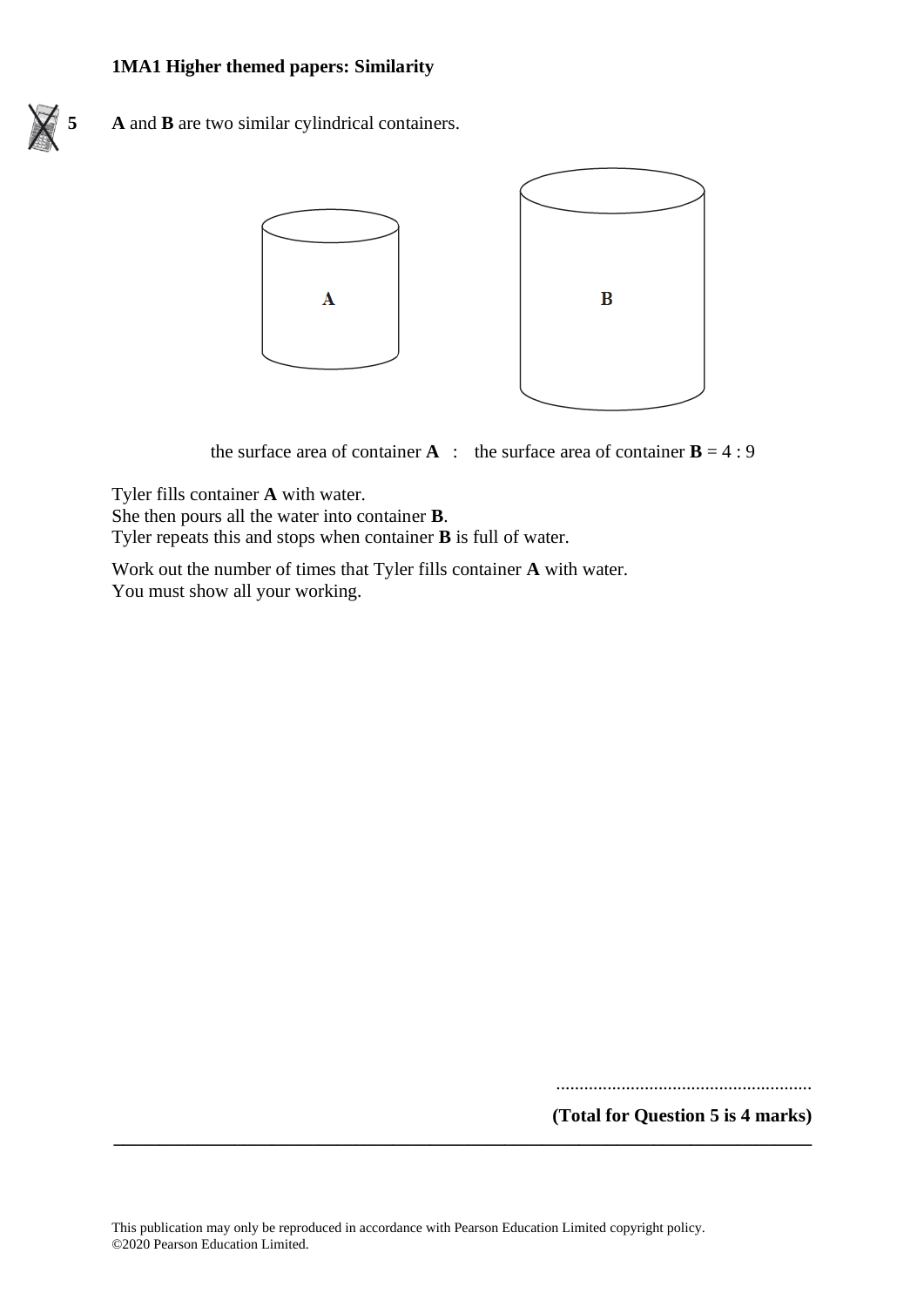

**6** Three solid shapes **A**, **B** and **C** are similar. The surface area of shape **A** is 4 cm<sup>2</sup> The surface area of shape **B** is 25 cm<sup>2</sup>

The ratio of the volume of shape **B** to the volume of shape **C** is 27 : 64

Work out the ratio of the height of shape **A** to the height of shape **C**. Give your answer in its simplest form.

......................................................

**(Total for Question 6 is 4 marks)**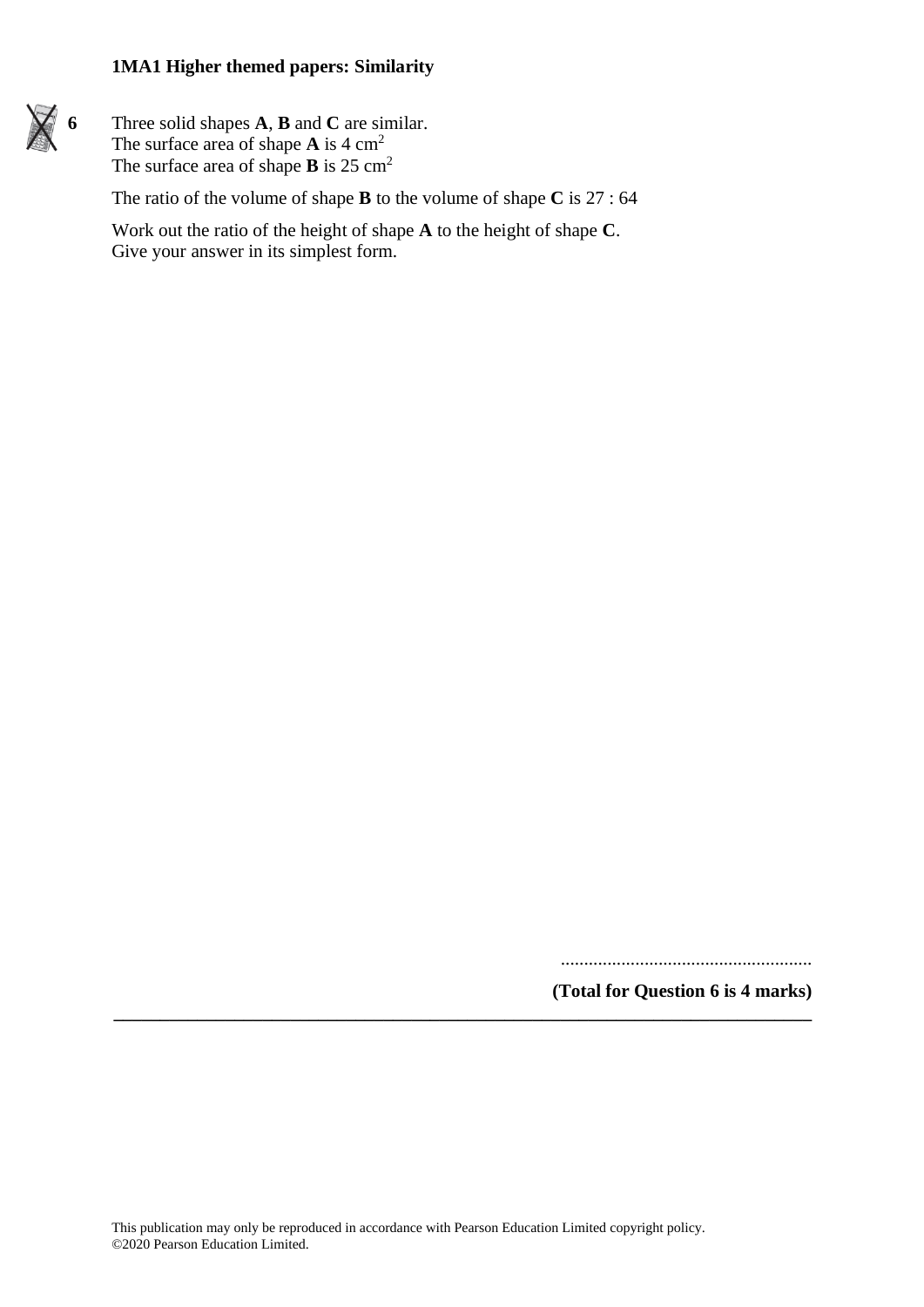**7** Cone **A** and cone **B** are mathematically similar. The ratio of the volume of cone **A** to the volume of cone **B** is 27 : 8

The surface area of cone **A** is 297 cm<sup>2</sup>

Show that the surface area of cone **B** is 132 cm<sup>2</sup>

**(Total for Question 7 is 3 marks)**